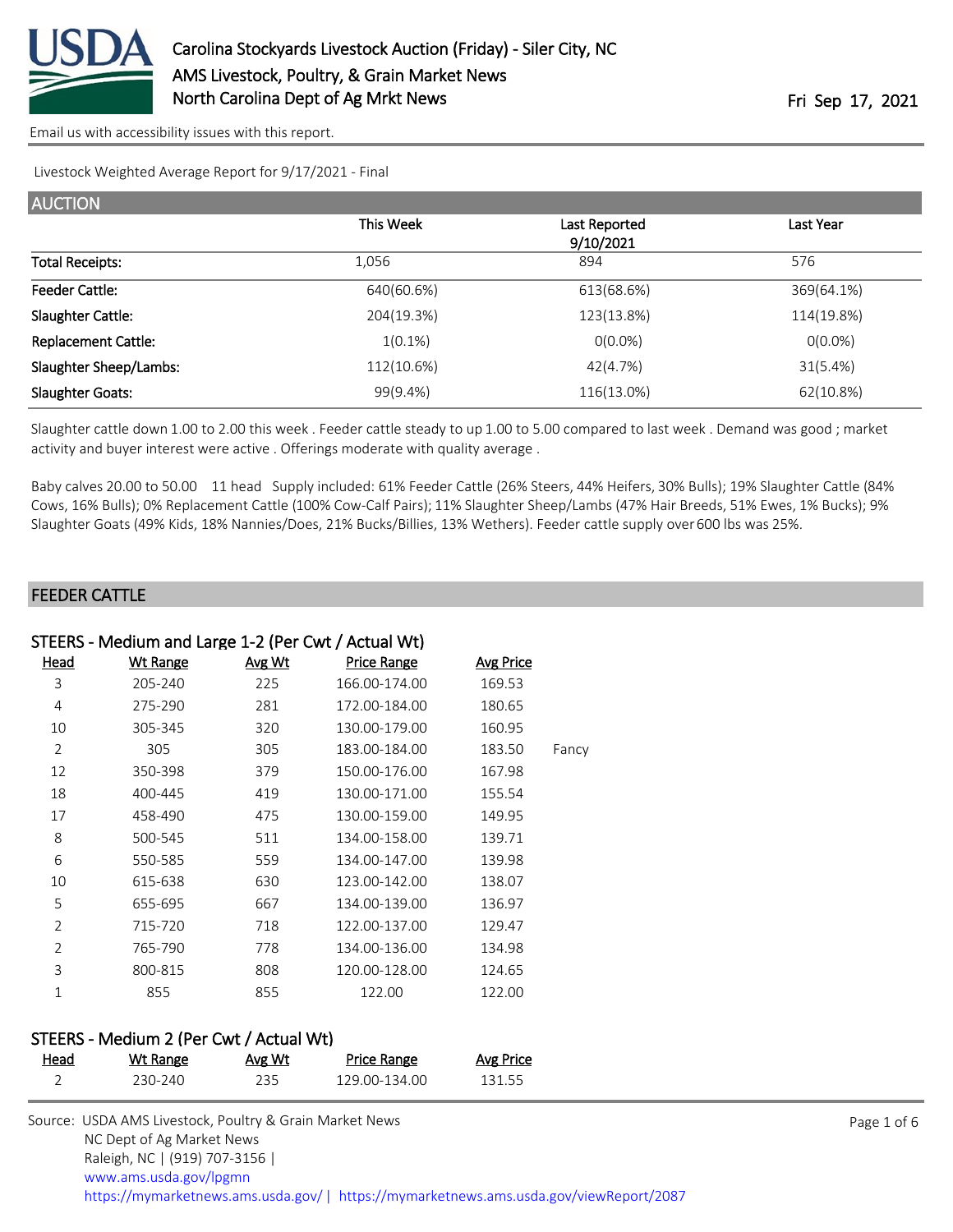

|   | 275-295     | 285 | 120.00-127.00 | 123.38 |
|---|-------------|-----|---------------|--------|
|   | 300-340     | 327 | 117.00-128.00 | 123.94 |
|   | 375-390     | 382 | 120.00-121.00 | 120.33 |
|   | $405 - 440$ | 428 | 120.00-128.00 | 122.21 |
| 6 | 460-468     | 465 | 110.00-117.00 | 115.68 |
|   | 500         | 500 | 110.00        | 110.00 |

# STEERS - Medium 3 (Per Cwt / Actual Wt)

| Head | Wt Range | Avg Wt | Price Range   | Avg Price |
|------|----------|--------|---------------|-----------|
|      | 375      | 375    | 108.00        | 108.00    |
|      | 400-440  | 420    | 100.00-109.00 | 104.71    |
|      | 540      | 540    | 102.00        | 102.00    |

# HEIFERS - Medium and Large 1-2 (Per Cwt / Actual Wt)

| Head           | <b>Wt Range</b> | Avg Wt | <b>Price Range</b> | Avg Price |
|----------------|-----------------|--------|--------------------|-----------|
| 3              | 225-240         | 232    | 130.00-152.00      | 140.58    |
| 7              | 255-285         | 267    | 141.00-165.00      | 155.65    |
| 5              | 305-345         | 318    | 148.00-161.00      | 154.88    |
| 12             | 350-390         | 367    | 134.00-157.00      | 143.86    |
| 15             | 405-445         | 427    | 125.00-147.00      | 132.53    |
| 27             | 455-495         | 476    | 122.00-137.00      | 130.26    |
| 40             | 500-545         | 519    | 114.00-132.00      | 123.94    |
| 29             | 550-595         | 573    | 113.00-128.00      | 120.64    |
| 22             | 600-645         | 625    | 106.00-127.00      | 117.17    |
| 13             | 650-695         | 667    | 105.00-122.00      | 116.01    |
| 4              | 705-735         | 718    | 104.00-119.00      | 112.17    |
| $\overline{2}$ | 775-785         | 780    | 94.00-110.00       | 102.05    |
| $\overline{2}$ | 800             | 800    | 98.00-107.00       | 102.50    |

# HEIFERS - Medium 2 (Per Cwt / Actual Wt)

| Head          | Wt Range | Avg Wt | <b>Price Range</b> | Avg Price |
|---------------|----------|--------|--------------------|-----------|
| 1             | 240      | 240    | 116.00             | 116.00    |
| 3             | 275-285  | 280    | 113.00-131.00      | 120.11    |
| $\mathcal{P}$ | 300-325  | 313    | 113.00-115.00      | 113.96    |
| $\mathcal{P}$ | 365-395  | 380    | 110.00-117.00      | 113.36    |
| $\mathcal{P}$ | 400-430  | 415    | 110.00-119.00      | 114.34    |
| 4             | 455-480  | 468    | 110.00-116.00      | 113.77    |
| 6             | 555-575  | 565    | 110.00             | 110.00    |
|               | 640      | 640    | 97.00              | 97.00     |

# HEIFERS - Medium 3 (Per Cwt / Actual Wt)

| ------------ |          |        |                    |           |
|--------------|----------|--------|--------------------|-----------|
| Head         | Wt Range | Avg Wt | <b>Price Range</b> | Avg Price |
|              |          |        |                    |           |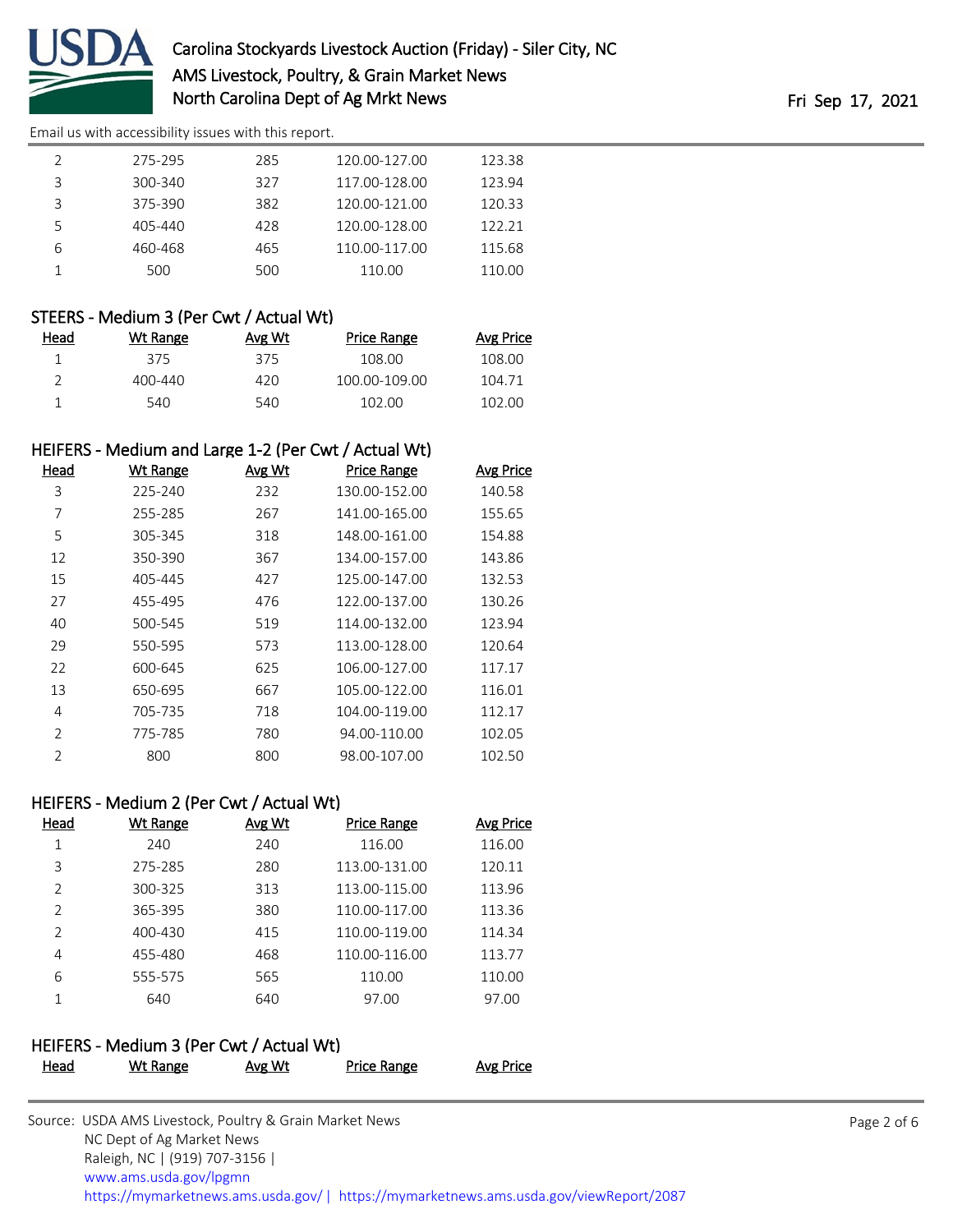

# Carolina Stockyards Livestock Auction (Friday) - Siler City, NC AMS Livestock, Poultry, & Grain Market News North Carolina Dept of Ag Mrkt News **Fri Sep 17, 2021**

[Email us with accessibility issues with this report.](mailto:mars@ams.usda.gov?subject=508%20issue)

|                | 260     | 260 | 106.00        | 106.00 |
|----------------|---------|-----|---------------|--------|
|                | 330     | 330 | 109.00        | 109.00 |
| $\mathcal{P}$  | 370-395 | 383 | 104.00-110.00 | 106.90 |
| $\mathfrak{D}$ | 400-435 | 418 | 100.00-102.00 | 101.04 |
| 4              | 465-485 | 475 | 102.00-108.00 | 104.50 |
| 6              | 500-545 | 529 | 98.00-104.00  | 101.32 |
|                | 565     | 565 | 100.00        | 100.00 |
|                |         |     |               |        |

| BULLS - Medium and Large 1-2 (Per Cwt / Actual Wt) |          |        |               |                  |  |
|----------------------------------------------------|----------|--------|---------------|------------------|--|
| Head                                               | Wt Range | Avg Wt | Price Range   | <b>Avg Price</b> |  |
| 14                                                 | 460-495  | 478    | 120.00-146.00 | 130.18           |  |
| 16                                                 | 500-545  | 520    | 120.00-144.00 | 126.21           |  |
| 7                                                  | 550-590  | 571    | 119.00-126.00 | 120.72           |  |
| 24                                                 | 600-640  | 624    | 104.00-116.00 | 109.10           |  |
| 11                                                 | 655-683  | 665    | 100.00-116.00 | 105.45           |  |
| 4                                                  | 700-745  | 725    | 95.00-114.00  | 102.27           |  |
| 4                                                  | 755-790  | 765    | 90.00-96.00   | 93.03            |  |
| 5                                                  | 800-833  | 815    | 91.00-104.00  | 95.76            |  |
|                                                    | 945      | 945    | 97.00         | 97.00            |  |

### BULLS - Medium 2 (Per Cwt / Actual Wt)

| Head | Wt Range | Avg Wt | <b>Price Range</b> | Avg Price |
|------|----------|--------|--------------------|-----------|
| 9    | 451-480  | 462    | 111.00-120.00      | 114.53    |
| 10   | 500-540  | 526    | 110.00-119.00      | 114.43    |
| 16   | 555-595  | 580    | 108.00-118.00      | 114.97    |
|      | 640      | 640    | 92.00              | 92.00     |
| 6    | 650-677  | 667    | 90.00-98.00        | 93.50     |
| 5    | 700-740  | 710    | 80.00-88.00        | 85.41     |

| BULLS - Medium 3 (Per Cwt / Actual Wt) |          |        |               |                  |  |  |
|----------------------------------------|----------|--------|---------------|------------------|--|--|
| Head                                   | Wt Range | Avg Wt | Price Range   | <b>Avg Price</b> |  |  |
|                                        | 495      | 495    | 106.00        | 106.00           |  |  |
| 5.                                     | 510-540  | 528    | 102.00-108.00 | 104.76           |  |  |
|                                        | 550-595  | 576    | 95.00-107.00  | 103.05           |  |  |

### SLAUGHTER CATTLE

| COWS - Breaker 75-80% (Per Cwt / Actual Wt) |                                           |        |                    |           |                 |  |  |  |  |  |  |
|---------------------------------------------|-------------------------------------------|--------|--------------------|-----------|-----------------|--|--|--|--|--|--|
| Head                                        | Wt Range                                  | Avg Wt | <b>Price Range</b> | Avg Price | <b>Dressing</b> |  |  |  |  |  |  |
|                                             | 1705                                      | 1705   | 68.00              | 68.00     | Average         |  |  |  |  |  |  |
|                                             | COWS - Boner 80-85% (Per Cwt / Actual Wt) |        |                    |           |                 |  |  |  |  |  |  |
| Head                                        | Wt Range                                  | Avg Wt | <b>Price Range</b> | Avg Price | <b>Dressing</b> |  |  |  |  |  |  |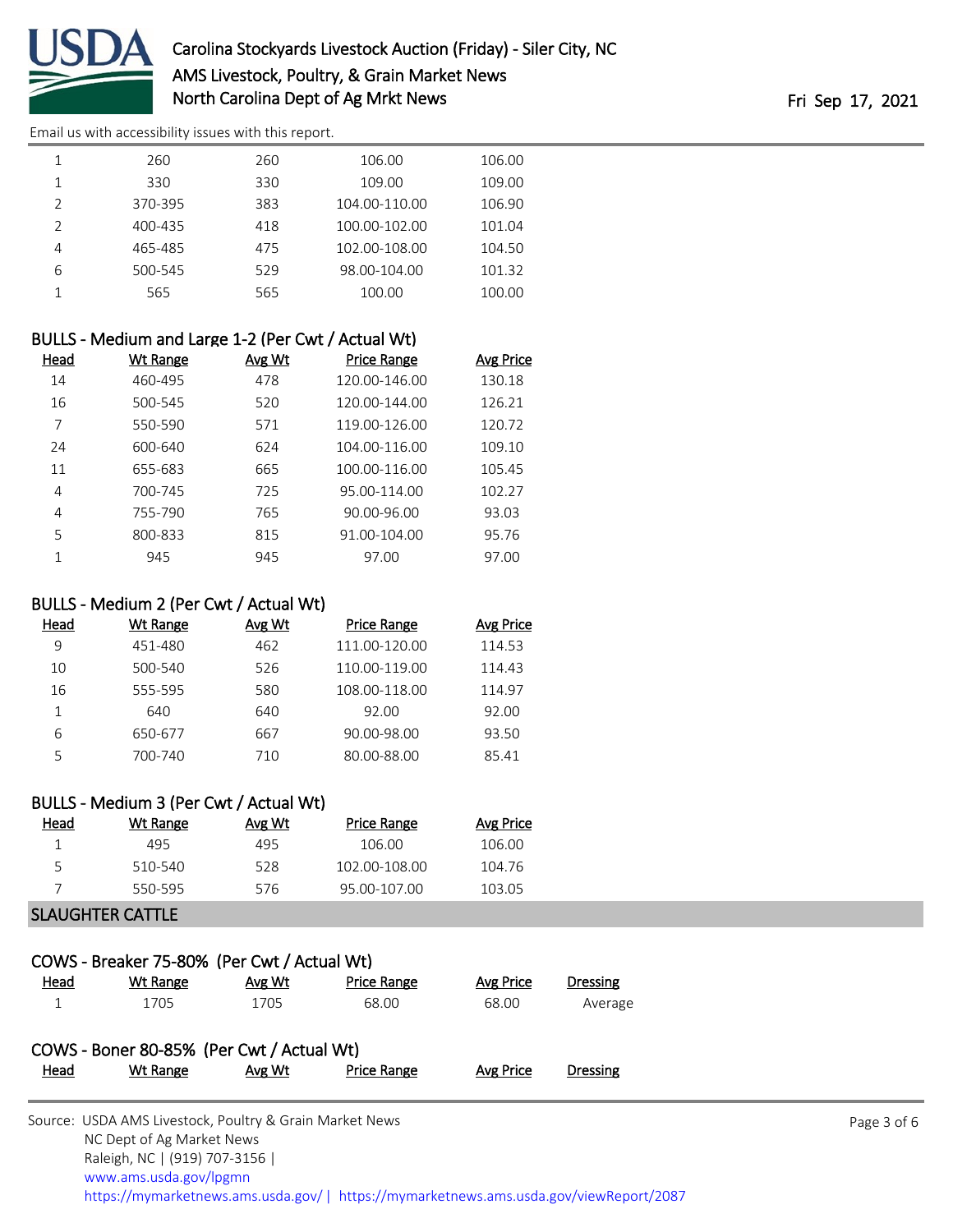

| 83 | 900-1985 | 1235 | 63.00-73.00 | 68.55 | Average |
|----|----------|------|-------------|-------|---------|
| 21 | 990-1590 | 1337 | 74.00-79.00 | 75.01 | High    |
| 21 | 895-1235 | 1030 | 50.00-62.00 | 56.15 | Low     |

|   |                    | COWS - Lean 85-90% (Per Cwt / Actual Wt) |                  |
|---|--------------------|------------------------------------------|------------------|
| . | $144.73 \pm 0.000$ | $\mathbf{A} \cdot \mathbf{A}$            | <b>D.J.</b> - D. |

| Dressing | Avg Price | Price Range | Avg Wt | Wt Range | <u>Head</u> |
|----------|-----------|-------------|--------|----------|-------------|
| Average  | 53.97     | 50.00-59.00 | 907    | 840-1105 |             |
| Low      | 40.43     | 33.00-44.00 | 921    | 840-1005 | ิค          |

| BULLS - 1-2 (Per CWt / Actual Wt) |                |        |                    |           |          |  |  |  |  |
|-----------------------------------|----------------|--------|--------------------|-----------|----------|--|--|--|--|
| <u>Head</u>                       | Wt Range       | Avg Wt | <b>Price Range</b> | Avg Price | Dressing |  |  |  |  |
| 17                                | 1015-2220      | 1538   | 85.00-99.00        | 93.33     | Average  |  |  |  |  |
|                                   | 1600-2065      | 1822   | 100.00-109.00      | 104.05    | High     |  |  |  |  |
| ς                                 | 1220-1300      | 1250   | 74.00-83.00        | 78.43     | Low      |  |  |  |  |
|                                   | . <del>.</del> |        |                    |           |          |  |  |  |  |

# REPLACEMENT CATTLE

 $B = 100R + 20R + 20R + 10R$ 

# COW-CALF PAIRS - Medium and Large 1-2 w/ <150 lbs calf (Per Family / Actual Wt)

| <u>Age</u>                   | Stage | Head | Wt Range | Avg Wt | <b>Price Range</b> | Avg Price |  |
|------------------------------|-------|------|----------|--------|--------------------|-----------|--|
|                              |       |      | 1200     | 1200   | 850.00             | 850.00    |  |
| <b>SLAUGHTER SHEEP/LAMBS</b> |       |      |          |        |                    |           |  |

# HAIR BREEDS - Choice and Prime 1-3 (Per Head / Estimate Wt)

| Head           | <b>Wt Range</b> | Avg Wt | <b>Price Range</b> | Avg Price | <b>Dressing</b> |
|----------------|-----------------|--------|--------------------|-----------|-----------------|
| 11             | $20 - 25$       | 23     | 50.00-80.00        | 61.82     | Average         |
| 5              | 30-35           | 33     | 55.00-75.00        | 67.00     | Average         |
| 1              | 45              | 45     | 95.00              | 95.00     | Average         |
| $\mathfrak{D}$ | 50-55           | 53     | 115.00-175.00      | 145.00    | Average         |
| 3              | 60-65           | 63     | 110.00-125.00      | 115.00    | Average         |
|                | 70-75           | 74     | 130.00-165.00      | 140.71    | Average         |
| 5              | 80-85           | 84     | 120.00-170.00      | 153.00    | Average         |

#### EWES - Good 1-3 (Per Head / Estimate Wt)

| <u>Head</u> | Wt Range | Avg Wt | Price Range   | Avg Price | Dressing |
|-------------|----------|--------|---------------|-----------|----------|
|             | 95.      | 95     | 105.00-120.00 | 111.67    | Average  |
| 23          | 100-125  | 104    | 110.00-165.00 | 135.87    | Average  |

# EWES - Utility 1-3 (Per Head / Estimate Wt)

| Head | Wt Range | Avg Wt | <b>Price Range</b> | Avg Price | Dressing |
|------|----------|--------|--------------------|-----------|----------|
|      | 75       | 75     | 75.00-80.00        | 77.50     | Average  |
| 6    | 80       | 80     | 80.00-95.00        | 85.83     | Average  |
|      | 90-95    | 93     | 100.00-105.00      | 102.50    | Average  |
|      | 100      | 100    | 95.00              | 95.00     | Average  |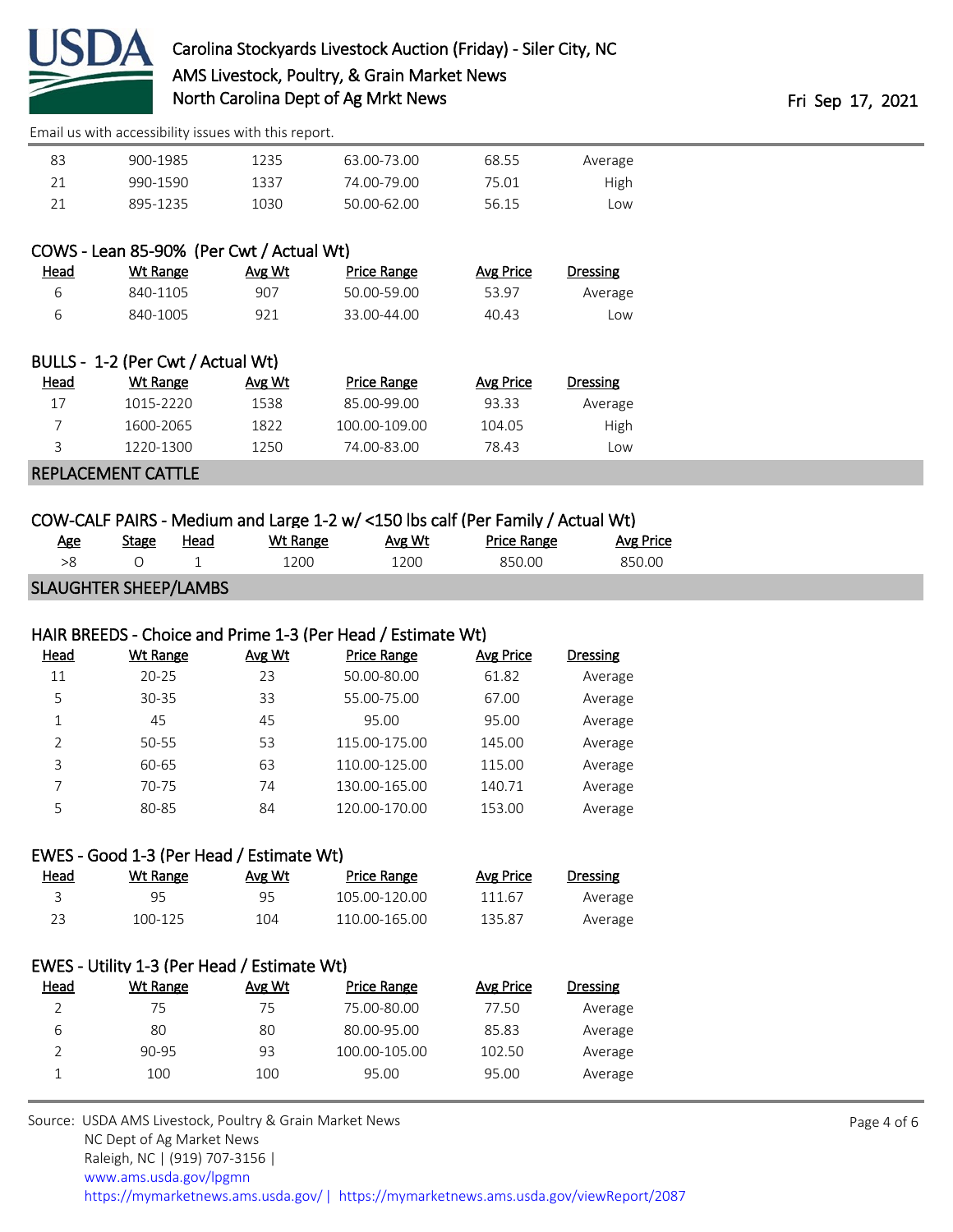

|             | BUCKS - 1-3 (Per Head / Estimate Wt) |        |                    |           |          |
|-------------|--------------------------------------|--------|--------------------|-----------|----------|
| <u>Head</u> | Wt Range                             | Avg Wt | <b>Price Range</b> | Avg Price | Dressing |
|             | 145                                  | 145    | 190.00             | 190.00    | Average  |
|             | <b>SLAUGHTER GOATS</b>               |        |                    |           |          |

#### KIDS - Selection 1 (Per Head / Estimate Wt)

| <b>Head</b>    | Wt Range | Avg Wt | Price Range   | Avg Price | <b>Dressing</b>   |
|----------------|----------|--------|---------------|-----------|-------------------|
| 1              | 10       | 10     | 45.00         | 45.00     | Average           |
| 3              | 20       | 20     | 50.00-60.00   | 53.33     | Average           |
| $\overline{2}$ | 30       | 30     | 65.00-70.00   | 67.50     | Average           |
| 1              | 40       | 40     | 95.00         | 95.00     | Average           |
| 5              | 50-55    | 54     | 75.00-110.00  | 100.00    | Average           |
| 5              | 60-65    | 61     | 120.00-150.00 | 133.00    | Average           |
| 8              | 70-75    | 73     | 130.00-165.00 | 145.63    | Average           |
| 8              | 80-85    | 81     | 150.00-190.00 | 171.25    | Average           |
| 1              | 90       | 90     | 240.00        | 240.00    | Average Yearlings |
| 1              | 100      | 100    | 285.00        | 285.00    | Average Yearlings |

|      | NANNIES/DOES - Selection 1 (Per Head / Estimate Wt) |        |             |           |          |
|------|-----------------------------------------------------|--------|-------------|-----------|----------|
| Head | Wt Range                                            | Avg Wt | Price Range | Avg Price | Dressing |

| <u>Dressing</u> | AVE PHCE | Price Range   | <b>AVE WU</b> | <b>VVL Range</b> | <u>neau</u> |
|-----------------|----------|---------------|---------------|------------------|-------------|
| Average         | 205.00   | 130.00-285.00 | 118           | 110-125          |             |
| Average         | 255.00   | 255.00        | 150           | 150              |             |

# BUCKS/BILLIES - Selection 1 (Per Head / Estimate Wt)

| <u>Head</u> | Wt Range | Avg Wt | Price Range   | Avg Price | Dressing        |
|-------------|----------|--------|---------------|-----------|-----------------|
|             | 125      | 125    | 205.00        | 205.00    | Average         |
| 4           | 100-125  | 110    | 140.00-190.00 | 161.25    | Average Pygmies |
| כ           | 160-190  | 176    | 280.00-380.00 | 327.00    | Average         |
| ∽           | 200-225  | 210    | 300.00-390.00 | 337.00    | Average         |

| WETHERS - Selection 1 (Per Head / Estimate Wt) |          |        |               |           |                 |  |  |
|------------------------------------------------|----------|--------|---------------|-----------|-----------------|--|--|
| <b>Head</b>                                    | Wt Range | Avg Wt | Price Range   | Avg Price | <b>Dressing</b> |  |  |
|                                                | 115-140  | 125    | 190.00-385.00 | 300.00    | Average         |  |  |
|                                                | 150      | 150    | 335.00-370.00 | 352.50    | Average         |  |  |